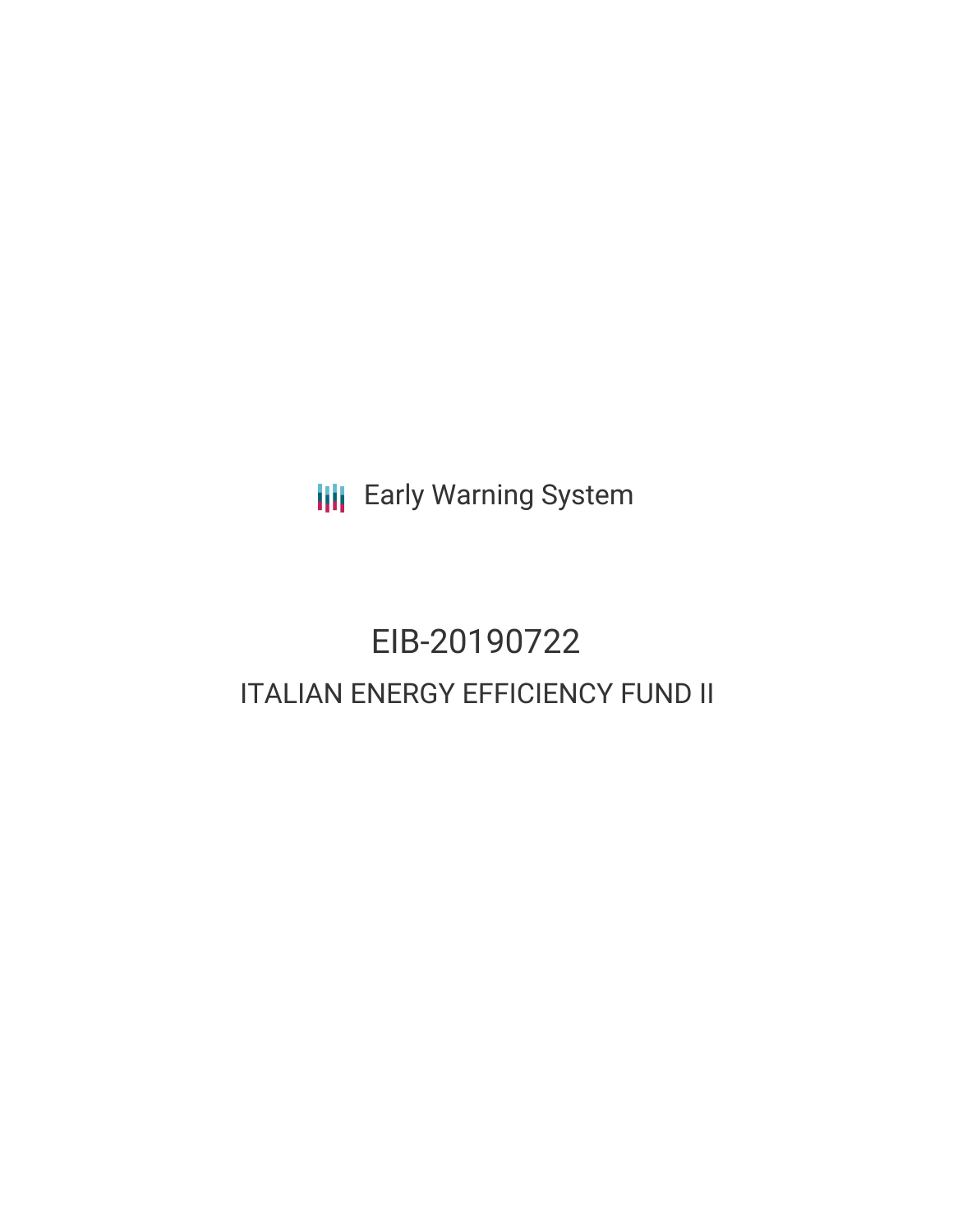### **Quick Facts**

| <b>Countries</b>               | Italy                                              |
|--------------------------------|----------------------------------------------------|
| <b>Financial Institutions</b>  | European Investment Bank (EIB)                     |
| <b>Status</b>                  | Proposed                                           |
| <b>Bank Risk Rating</b>        | U                                                  |
| <b>Borrower</b>                | FONDO ITALIANO PER L'EFFICIENZA ENERGETICA SGR SPA |
| <b>Sectors</b>                 | Energy, Industry and Trade, Transport              |
| <b>Investment Type(s)</b>      | Loan                                               |
| <b>Investment Amount (USD)</b> | \$193.87 million                                   |
| <b>Loan Amount (USD)</b>       | \$193.87 million                                   |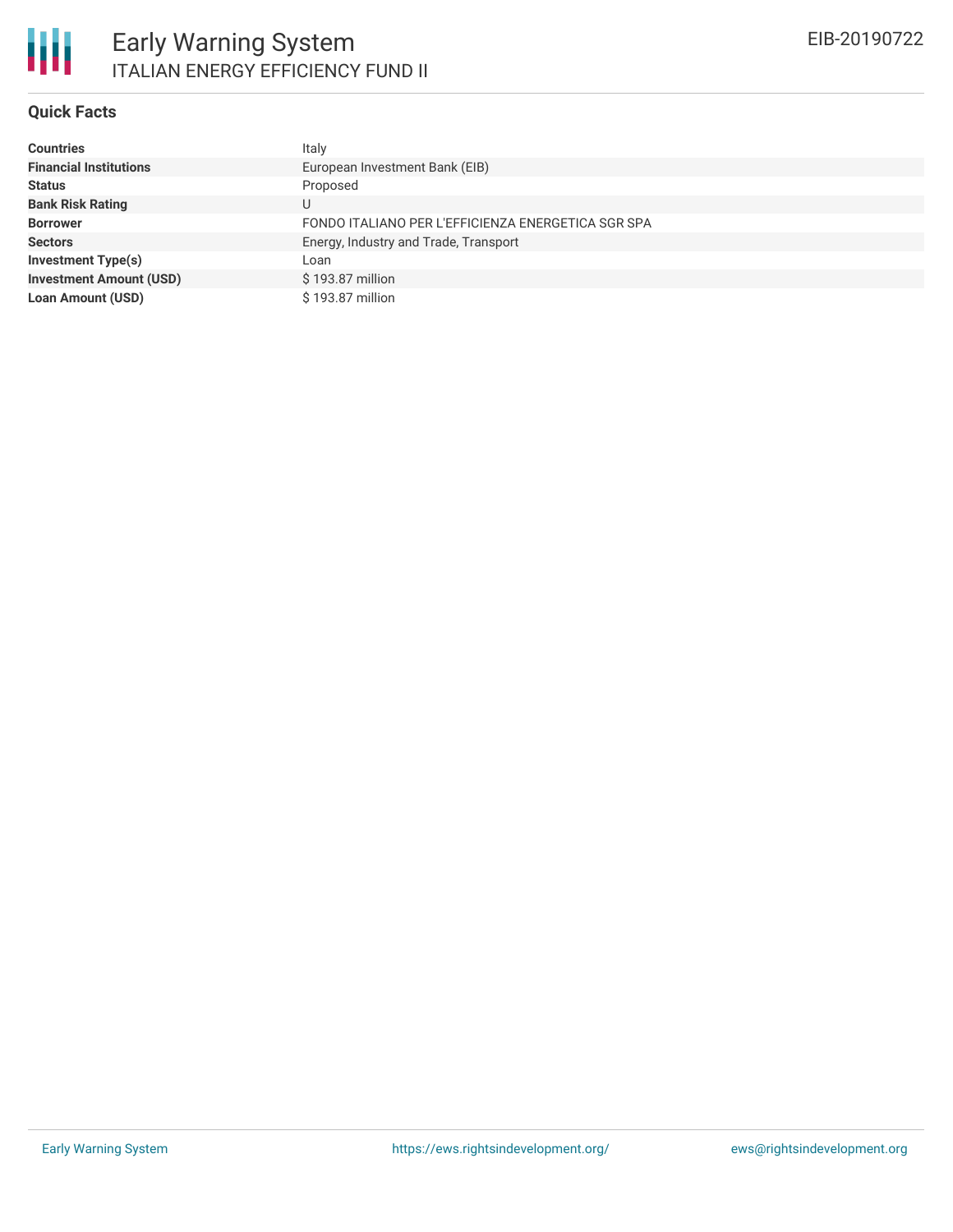

### Early Warning System ITALIAN ENERGY EFFICIENCY FUND II

### **Project Description**

According to EIB website, the investment fund will target energy efficiency and renewable energy projects mainly in Italy.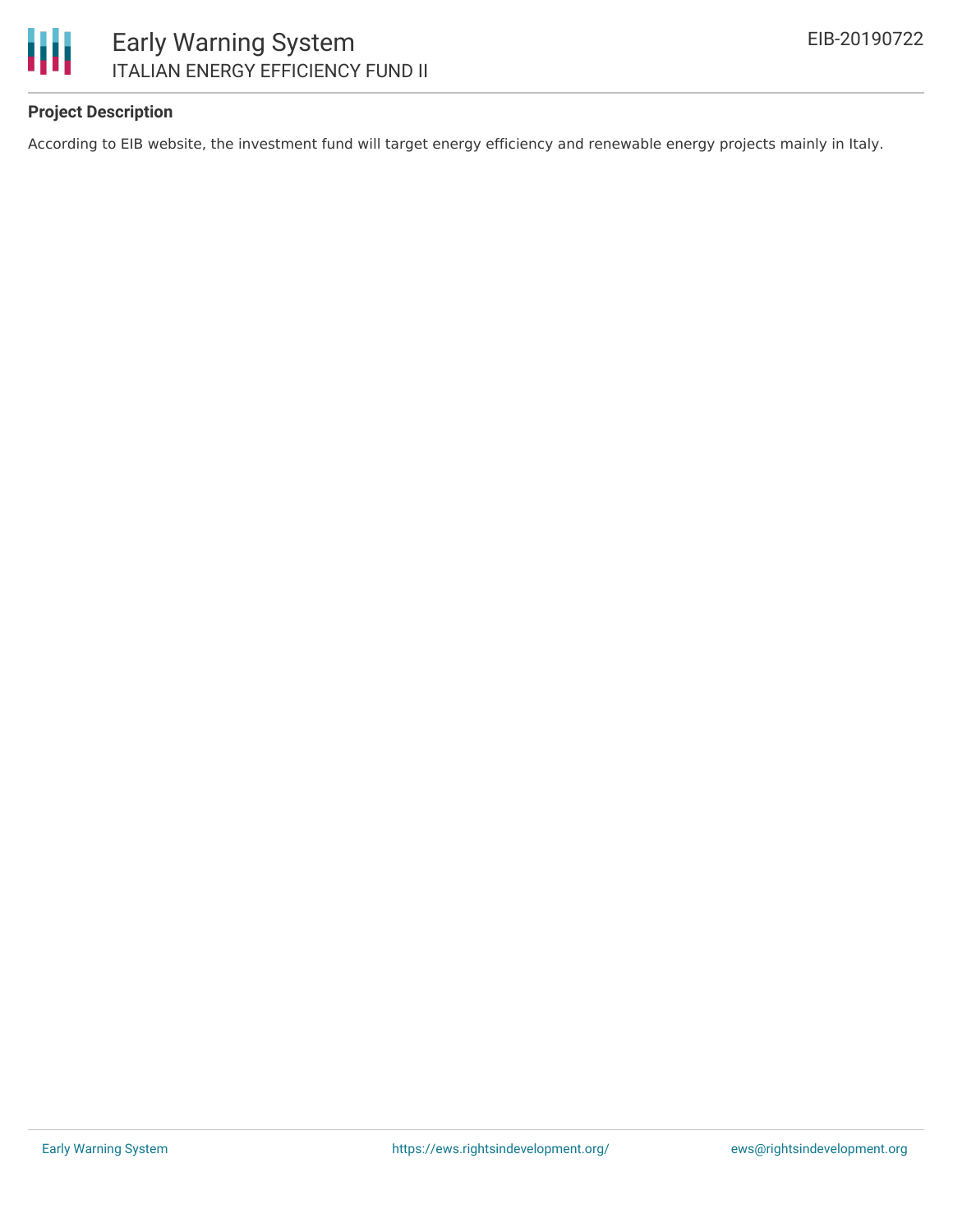

#### **Investment Description**

European Investment Bank (EIB)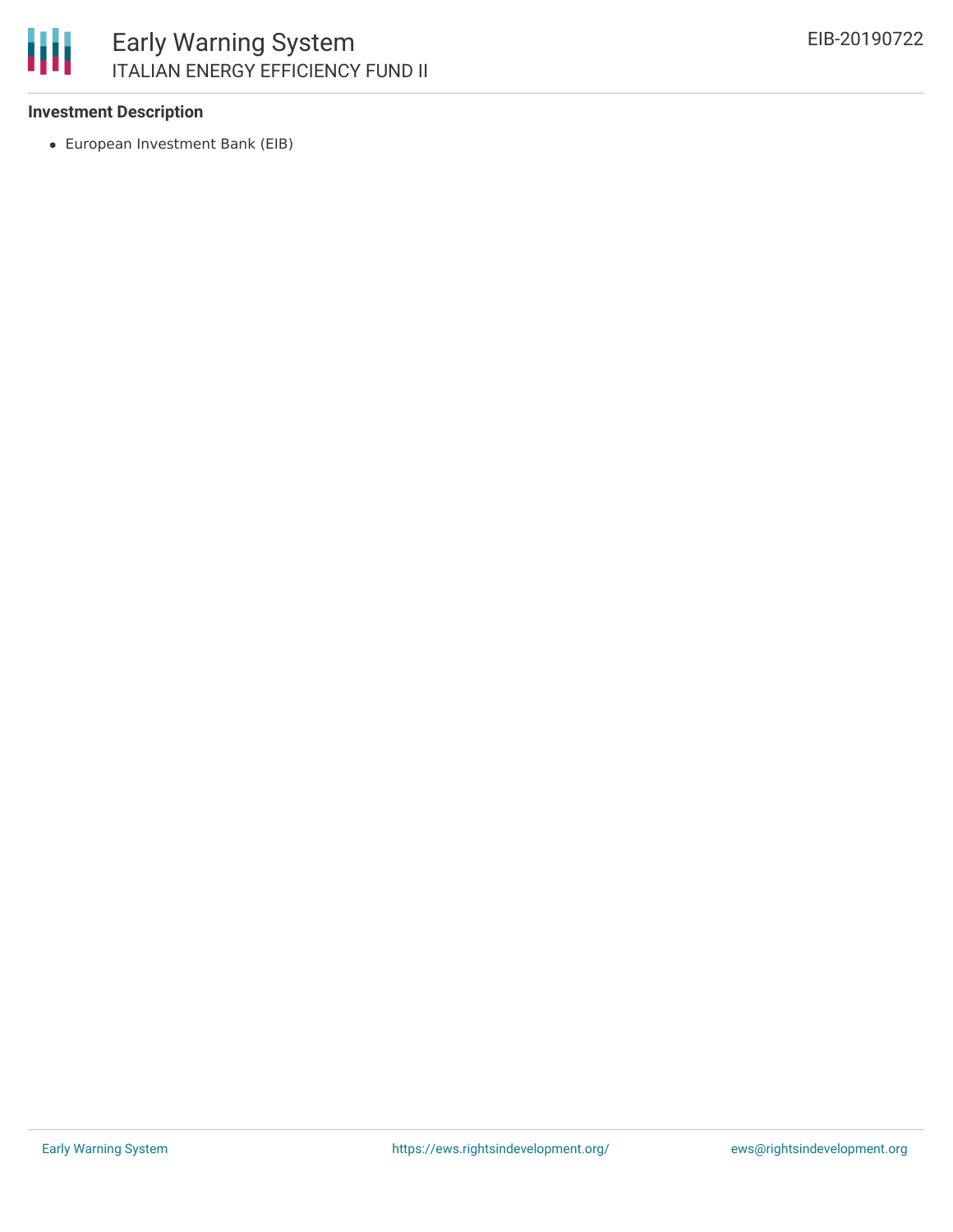

## Early Warning System ITALIAN ENERGY EFFICIENCY FUND II

### **Private Actors Description**

Fondo Italiano per l'Efficienza Energetica Societa' di Gestione del Risparmio S.P.A. operates as an investment company. The Company focuses on energy sectors. Fondo Italiano per l'Efficienza Energetica serves customers in Italy.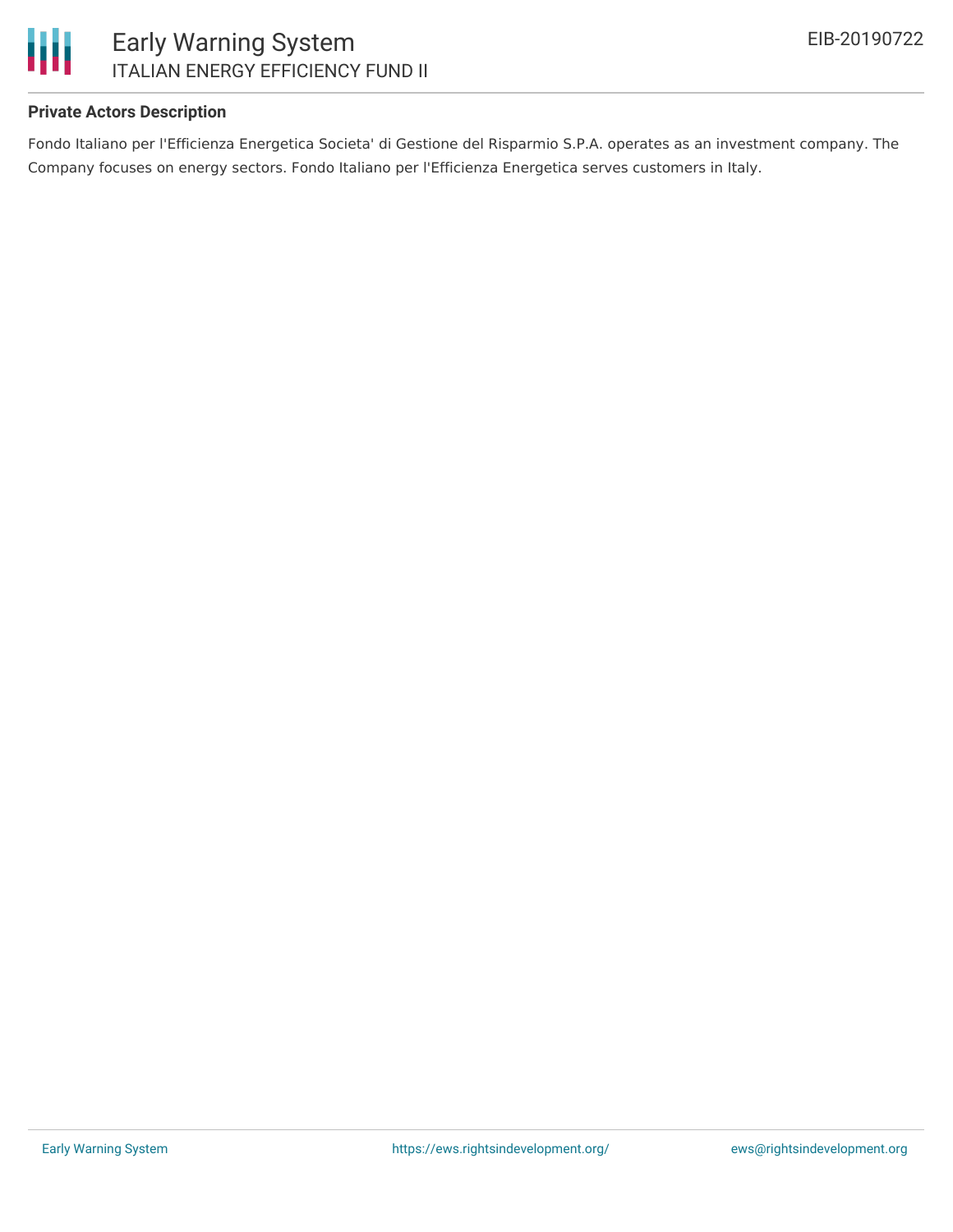

### Early Warning System ITALIAN ENERGY EFFICIENCY FUND II

| <b>Private Actor 1</b> | <b>Private Actor</b><br>1 Role | <b>Private Actor</b><br>Sector | Relation | <b>Private Actor 2</b>                             | <b>Private Actor</b><br>2 Role | <b>Private Actor</b><br>2 Sector |
|------------------------|--------------------------------|--------------------------------|----------|----------------------------------------------------|--------------------------------|----------------------------------|
|                        | $\overline{\phantom{0}}$       | $\overline{\phantom{a}}$       | $-$      | Fondo Italiano per l'Efficienza Energetica SGR SpA | Client                         |                                  |